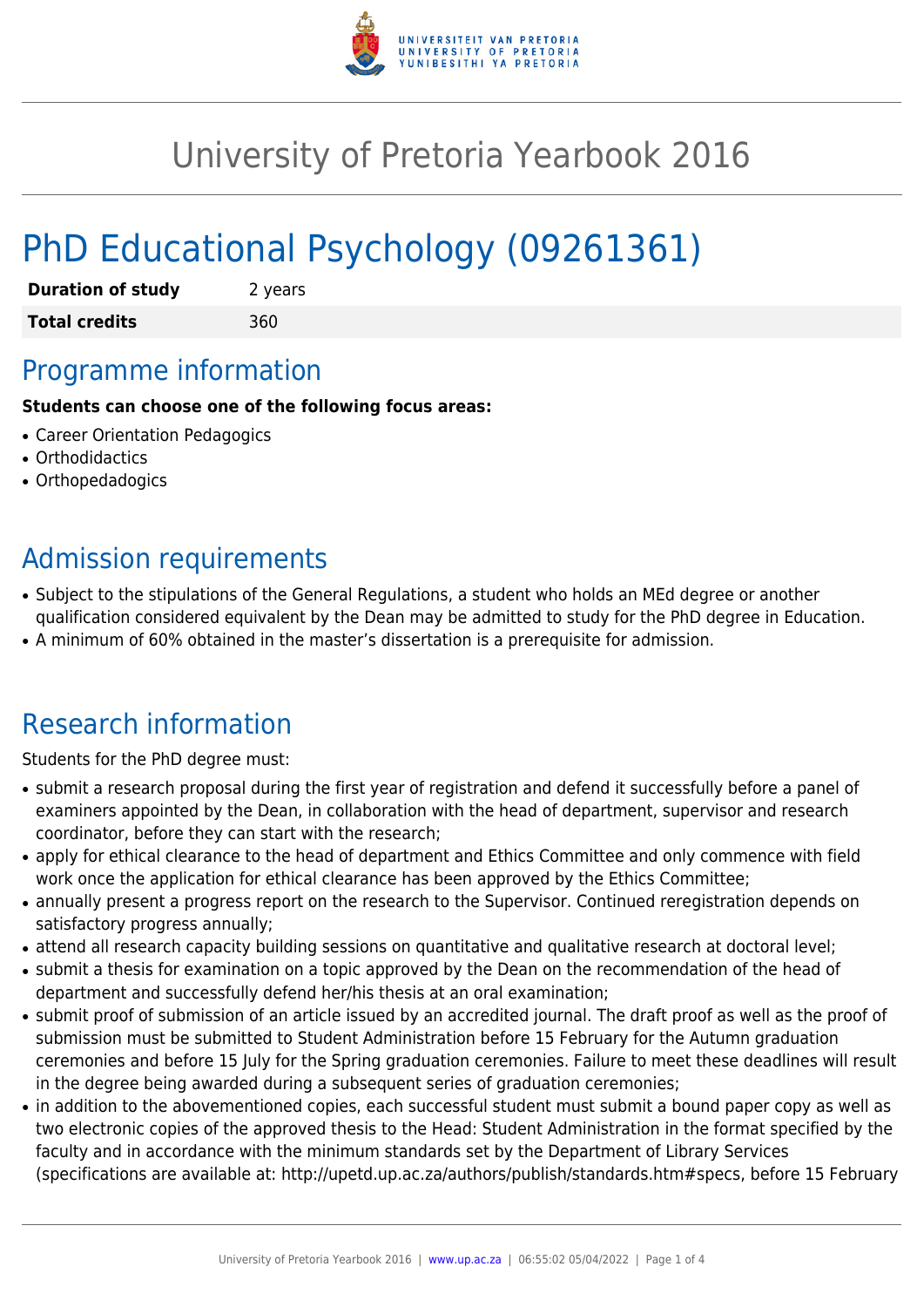

for the Autumn graduation ceremonies and before 15 July for the Spring graduation ceremonies. Failure to meet these deadlines will result in the degree being awarded during a subsequent series of graduation ceremonies. Guidelines for the format, submission and defending of the research proposal will be communicated by the relevant head of department.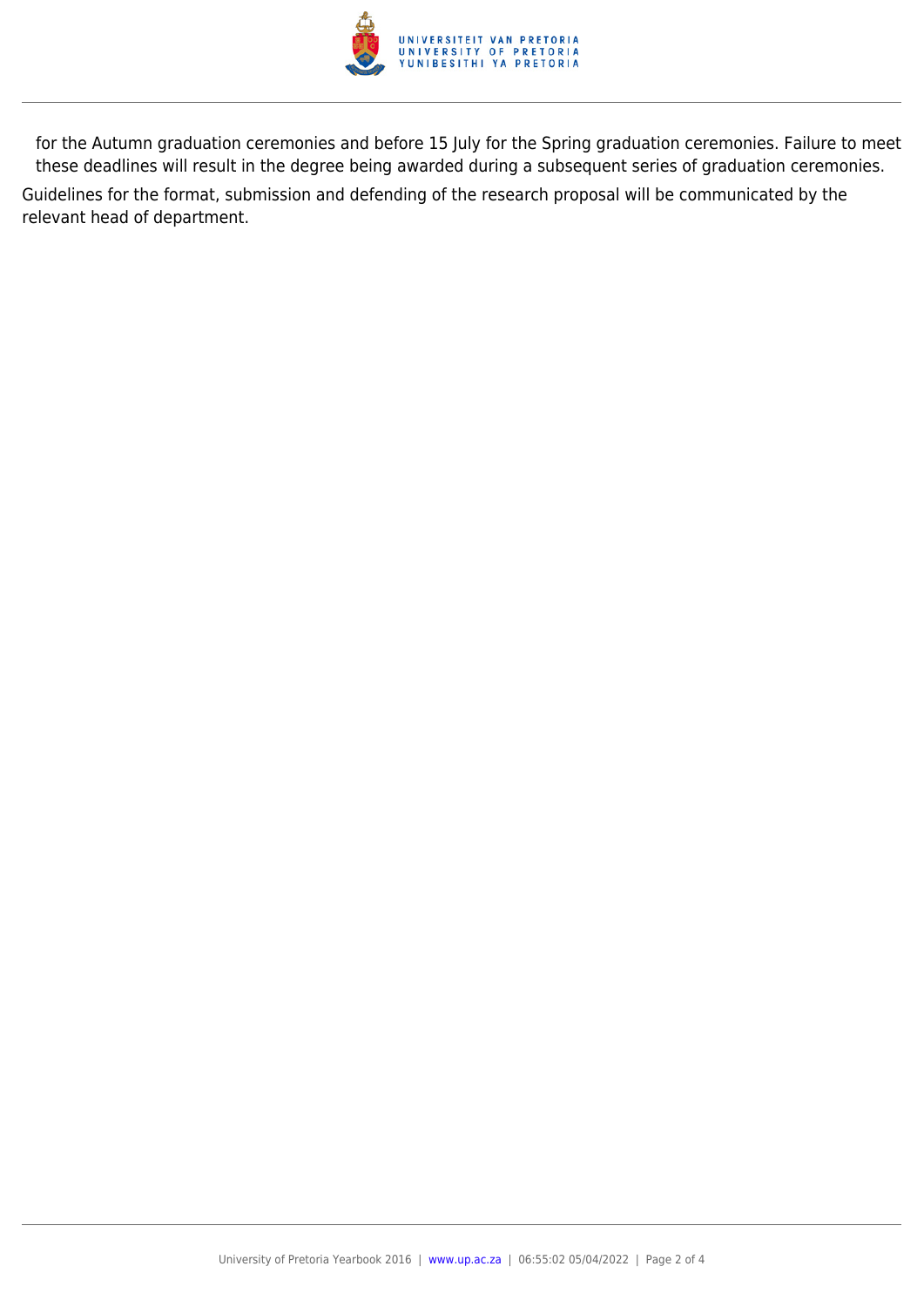

# Curriculum: Year 1

**Minimum credits: 360**

### **Core modules**

### **Thesis: Vocational orientation (Psychology) 991 (BOP 991)**

| <b>Module credits</b>         | 360.00                        |
|-------------------------------|-------------------------------|
| <b>Prerequisites</b>          | No prerequisites.             |
| <b>Language of tuition</b>    | Both Afr and Eng              |
| <b>Academic organisation</b>  | <b>Educational Psychology</b> |
| <b>Period of presentation</b> | Year                          |

#### **Thesis: Orthodidactics (Psychiatry) 992 (ODK 992)**

| <b>Module credits</b>         | 360.00                        |
|-------------------------------|-------------------------------|
| <b>Prerequisites</b>          | No prerequisites.             |
| Language of tuition           | Both Afr and Eng              |
| <b>Academic organisation</b>  | <b>Educational Psychology</b> |
| <b>Period of presentation</b> | Year                          |

### **Thesis: Orthopedagogics (Psychiatry) 991 (OPG 991)**

| <b>Module credits</b>         | 360.00                        |
|-------------------------------|-------------------------------|
| <b>Prerequisites</b>          | No prerequisites.             |
| Language of tuition           | Both Afr and Eng              |
| <b>Academic organisation</b>  | <b>Educational Psychology</b> |
| <b>Period of presentation</b> | Year                          |